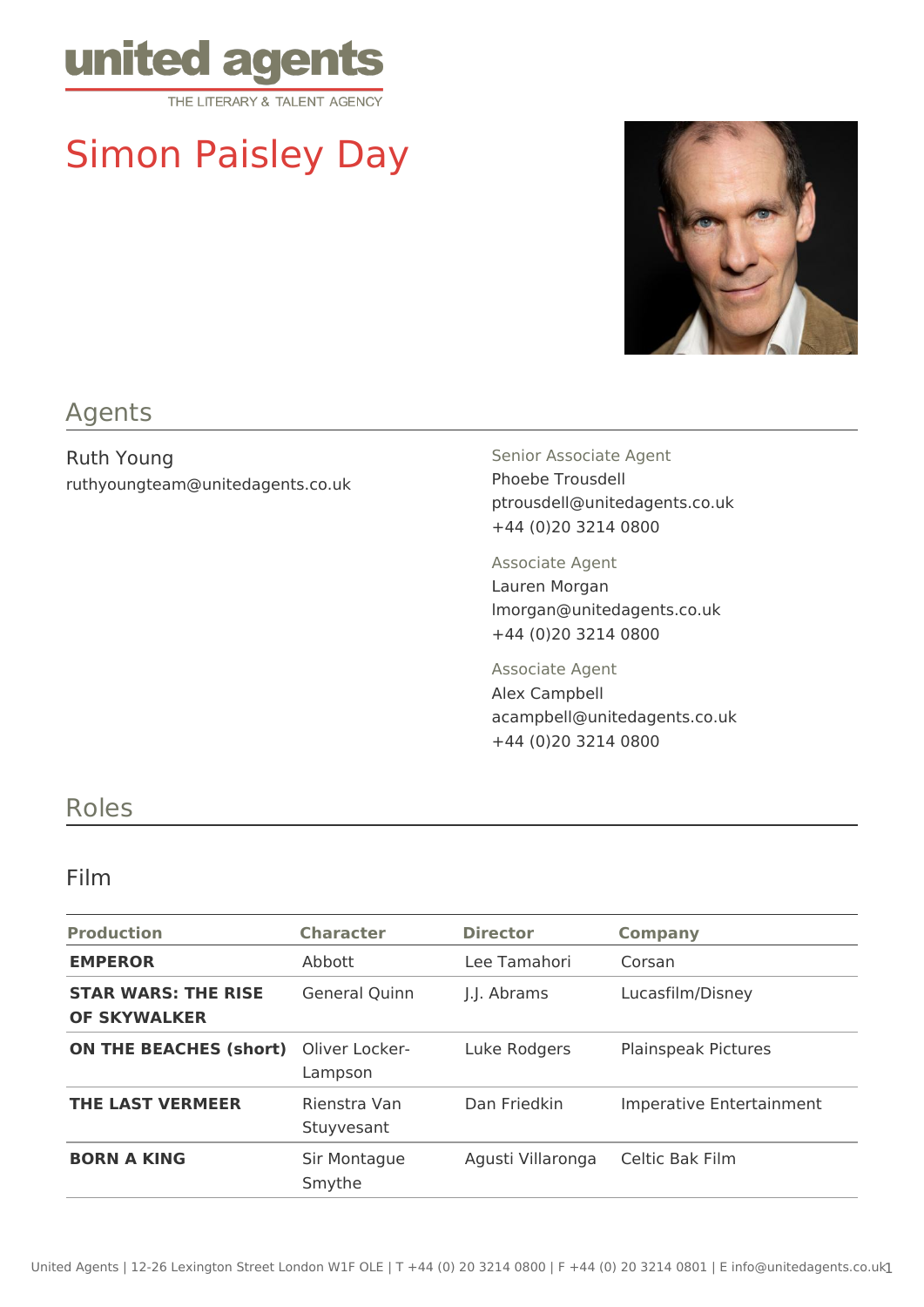| <b>Production</b>                               | <b>Character</b>                     | <b>Director</b>        | <b>Company</b>                                             |
|-------------------------------------------------|--------------------------------------|------------------------|------------------------------------------------------------|
| <b>BEAUTY</b>                                   | <b>Stick</b>                         | Nicola<br>Abbatangelo  | <b>MOOLMORE PRODUCTIONS</b>                                |
| <b>VICTORIA AND ABDUL</b>                       | Tyler                                | <b>Stephen Frears</b>  | Phenomenon Pictures LTD                                    |
| <b>TOMMY'S HONOR</b>                            | Dennis Urquart                       | Jason Connery          | Tommy's Honor Production<br>Ltd                            |
| <b>MINDGAMERS</b>                               | Assessor                             | Andrew Goth            | <b>Terra Mater Studios GmbH</b>                            |
| <b>THE FALLING</b>                              | Psychiatrist                         | <b>Carol Morley</b>    | Independent Films                                          |
| <b>PUDSEY: THE MOVIE</b>                        | Reverand<br>Treeboys                 | <b>Nick Moore</b>      | Dancing Dog Films Limited                                  |
| <b>FAMILY TREE</b>                              | Nigel Robson-Jones Christopher Guest |                        | <b>Universal Media Studios</b><br><b>International Ltd</b> |
| <b>CHURCHILL: THE</b><br><b>HOLLYWOOD YEARS</b> | Larry                                | Peter Richardson       | Little Bird                                                |
| <b>DIARY</b>                                    |                                      | Peter Todd             | <b>Short Film</b>                                          |
| <b>FLAWLESS</b>                                 | <b>Boland</b>                        | Michael Radford        | <b>Future Films</b>                                        |
| <b>THE ANORAK</b>                               |                                      | Jayne Chard            | <b>Short Film</b>                                          |
| <b>THE EAGLE OF THE NINTH Surgeon</b>           |                                      | Kevin Macdonald        | <b>Belmont Productions Ltd</b>                             |
| THE HEART OF ME                                 | Coulter                              | Thaddeus<br>O'Sullivan | <b>Martin Pope Productions</b>                             |
| THE QUEEN OF SHEBA'S<br><b>PEARLS</b>           | <b>Headmaster Evans</b>              | <b>Colin Nutley</b>    | AB Svensk Filmindustri                                     |

# Television

| <b>Production</b>              | <b>Character</b>                    | <b>Director</b>                          | <b>Company</b>        |
|--------------------------------|-------------------------------------|------------------------------------------|-----------------------|
| <b>DEATH IN PARADISE</b>       | <b>Grigory Markoff</b>              | Various                                  | <b>Red Planet</b>     |
| <b>THIS SCEPTERED ISLE</b>     | Dominic<br>Cummings                 | Julian Jarrold   Michael<br>Winterbottom | Fremantle             |
| <b>WHITSTABLE PEARL</b>        | Alan Scott                          | David Caffrey & Jon Jones                | Acorn TV              |
| <b>PERSUASION</b>              | Mr Shepherd                         | Carrie Cracknell                         | <b>MRC</b>            |
| <b>GENTLEMAN JACK S2</b>       | Major Norcliffe<br><b>Norcliffe</b> | Various                                  | Lookout Point         |
| <b>ALEX RIDER</b>              | Dr Vernon Baxter                    | Andreas Prochaska                        | Amazon                |
| <b>MIRACLE WORKERS S2</b>      | King Trex                           | Various                                  | <b>Broadway Video</b> |
| <b>LITTLE BIRDS</b>            | Dr Maxwell                          | Stacie Passon                            | <b>Warp Films</b>     |
| <b>BREXIT: The Uncivil War</b> | Douglas Carswell                    | <b>Toby Haynes</b>                       | Channel 4             |
| <b>THE CROWN (Series 2)</b>    | Maryn Lewis                         |                                          | Left Bank Pictures    |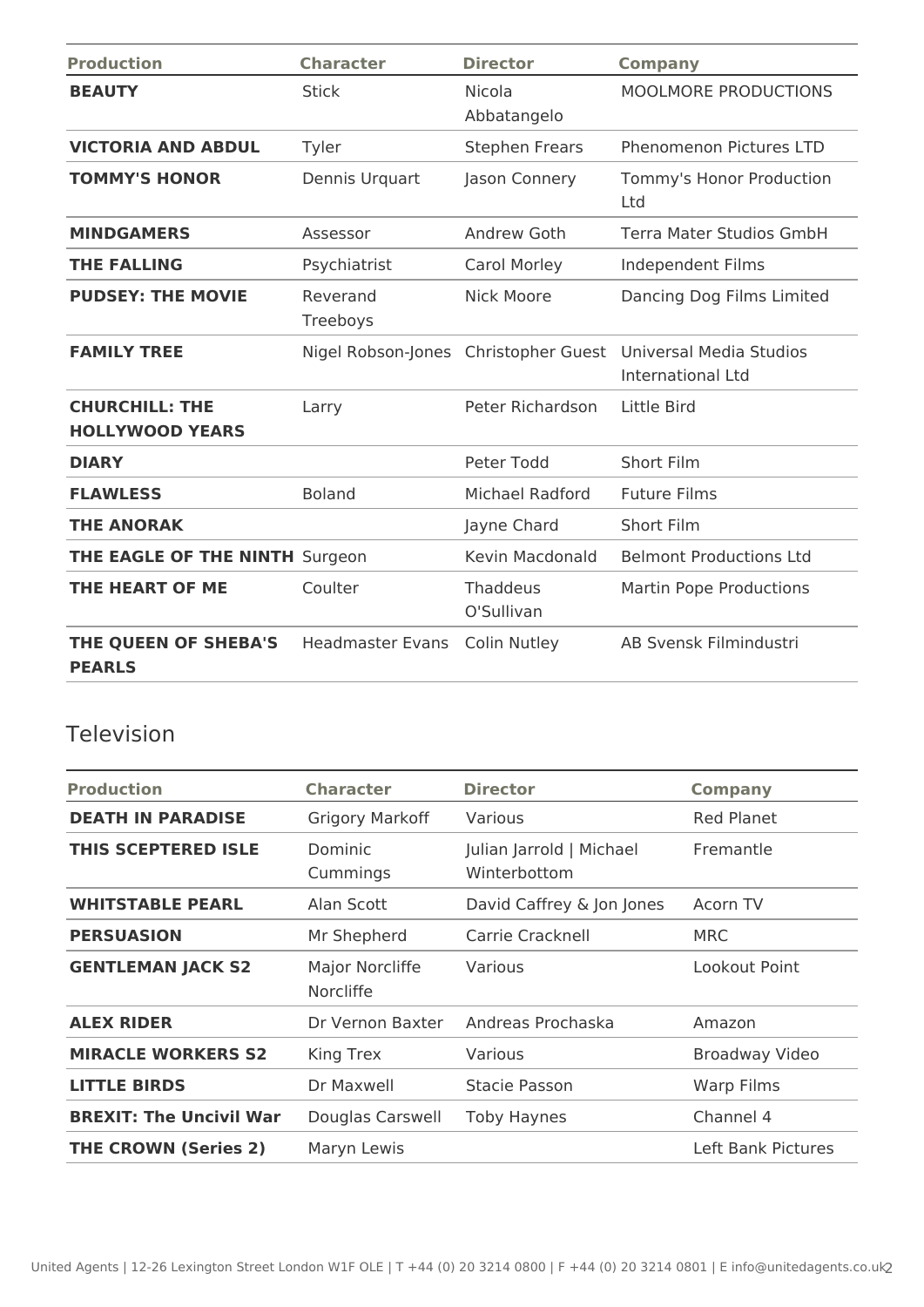| <b>Production</b>                                     | <b>Character</b>              | <b>Director</b>                                          | <b>Company</b>                          |
|-------------------------------------------------------|-------------------------------|----------------------------------------------------------|-----------------------------------------|
| <b>VICTORIA</b>                                       | Lord Chamberlain              | Oliver Blackburn   Tom<br>Vaughan   Sandra<br>Goldbacher | <b>Mammoth Screen</b>                   |
| <b>DR WHO (SERIES 9)</b>                              | Rump                          | Justin Molotnikov                                        | <b>BBC</b>                              |
| <b>LUCKY MAN</b>                                      | Joe Ackerman                  | David Caffrey                                            | Carnival<br><b>Productions Ltd</b>      |
| <b>THE MUSKETEERS</b>                                 | Cluzet                        | <b>Richard Clark</b>                                     | <b>BBC</b>                              |
| <b>DA VINCI'S DEMONS</b>                              | Podesta Marino                | David Goyer                                              | Tonto Films & TV<br>Ltd                 |
| <b>TITANIC</b>                                        | Sir Cosmo Duff<br>Gordon      | Jon Jones                                                | Deep Indigo for ITV<br>1                |
| <b>SHERLOCK - HOUND OF</b><br><b>THE BASKERVILLES</b> | Barrymore                     | Paul McGuigan                                            | Hartswood Films for<br>BBC <sub>1</sub> |
| <b>DOC MARTIN - Series 5</b>                          | Neville Pote                  | Various                                                  | <b>Buffalo Pictures Ltd</b>             |
| <b>HUSTLE</b>                                         | Consultant                    | Colin Teague                                             | Kudos (WM) Ltd                          |
| <b>BEING HUMAN</b>                                    | Alan Cortez                   | <b>Charles Martin</b>                                    | Touchpaper TV                           |
| <b>MIDSOMER MURDERS</b>                               | Randall Colquhoun Peter Smith |                                                          | <b>Bentley Productions</b>              |
| THE BELSEN REDEMPTION                                 | Stadler                       | Justin Hardy                                             | Channel 4                               |
| <b>MR LOVEDAY'S LITTLE</b><br><b>OUTING</b>           | Doctor                        | Sam Hobkinson                                            | <b>BBC</b>                              |
| <b>SPACE RACE</b>                                     | Kammler                       | Chris Spencer                                            | <b>BBC</b>                              |
| <b>THE BILL</b>                                       | <b>Martin Glass</b>           | Sven Arnsteen                                            | Thames TV                               |
| THE LAST DETECTIVE                                    |                               |                                                          |                                         |
| THE CATHERINE TATE<br><b>SHOW</b>                     | Mr Aga Saga                   | Gordon Anderson                                          | <b>Tiger Aspect</b>                     |
| <b>DR WHO</b>                                         | Aeros Lynn                    | Steward                                                  | <b>BBC</b>                              |
| <b>SHANE</b>                                          | Suicide Steve                 | Audrey Cooke                                             | <b>ITV</b>                              |
| <b>HE KNEW HE WAS RIGHT</b>                           | Club Member                   | Tom Vaughan                                              | <b>BBC</b>                              |
| <b>SPARTACUS</b>                                      | Orsino                        | <b>Robert Dornhelm</b>                                   | <b>USA NETWORKS</b>                     |
| <b>IMPACT</b>                                         | Dr Black                      | John Strickland                                          | <b>ITV/Company</b><br>Television        |
| <b>BERTIE &amp; ELIZABETH</b>                         | Wood                          | Giles Foster                                             | <b>BBC</b>                              |
| <b>PEAK PRACTICE</b>                                  |                               |                                                          | Carlton                                 |
| <b>HOUSE OF ELLIOTT</b>                               |                               |                                                          | <b>BBC</b>                              |
| <b>WYCLIFFE</b>                                       |                               |                                                          | <b>BBC</b>                              |
| <b>LONDON'S BURNING</b>                               |                               |                                                          | <b>LWT</b>                              |
| <b>RED DWARF</b>                                      |                               |                                                          | <b>BBC</b>                              |
| <b>THE BILL</b>                                       |                               |                                                          | Thames                                  |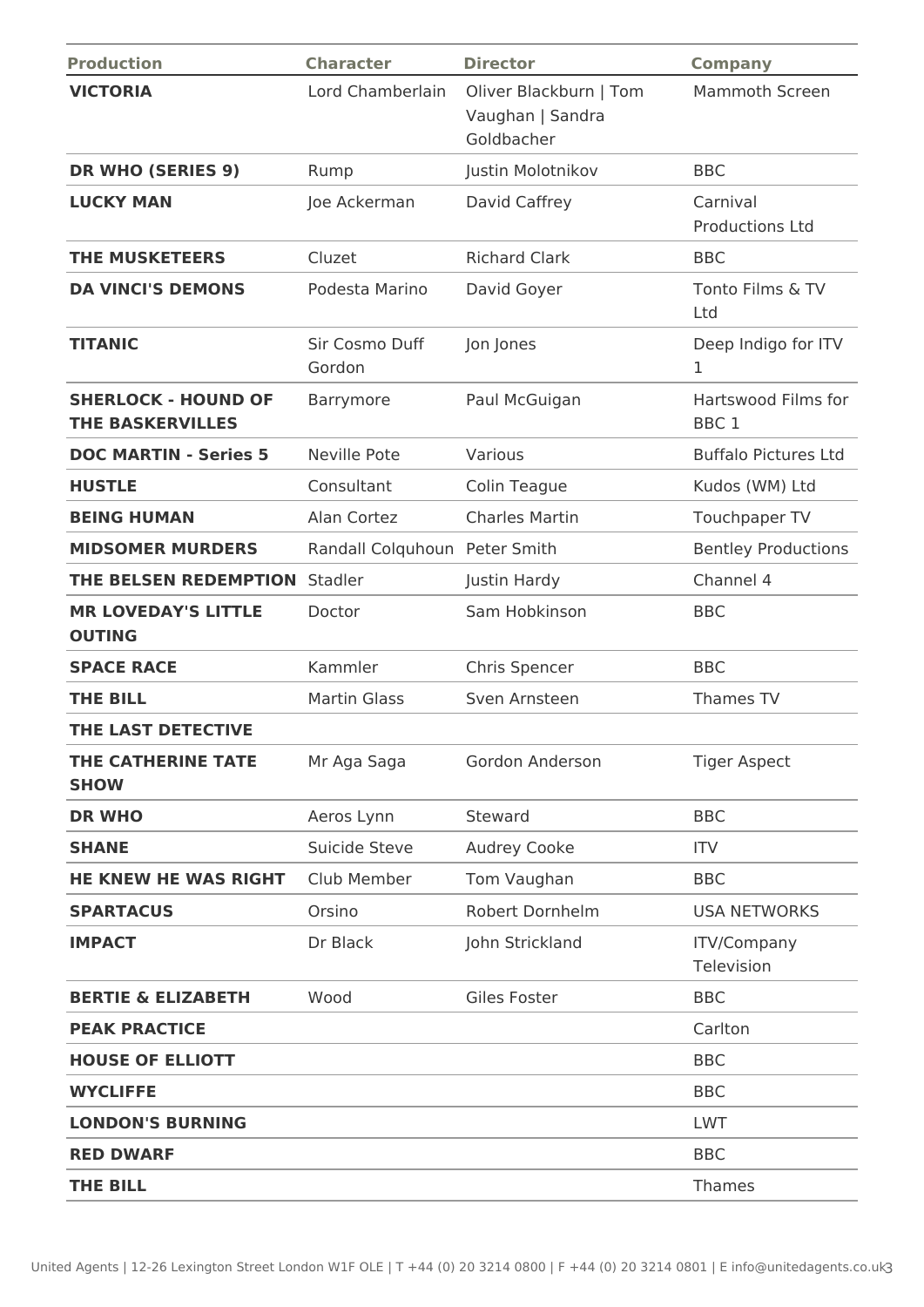| <b>Production</b>                                    | <b>Character</b> | <b>Director</b> | <b>Company</b> |
|------------------------------------------------------|------------------|-----------------|----------------|
| <b>THE KNOCK</b>                                     |                  |                 | <b>LWT</b>     |
| THE GREAT KADINSKY                                   |                  |                 |                |
| <b>PIE THE SKY</b>                                   |                  |                 |                |
| <b>CASUALTY</b>                                      |                  |                 | <b>BBC</b>     |
| <b>CHANNEL 4 RIVERSIDE</b><br><b>SITCOM FESTIVAL</b> |                  |                 | Channel 4      |

# Stage

| <b>Production</b>                              | <b>Character</b>                                          | <b>Director</b>     | <b>Company</b>                                                   |
|------------------------------------------------|-----------------------------------------------------------|---------------------|------------------------------------------------------------------|
| <b>GOD OF CARNAGE</b>                          | Alan                                                      | Lindsay Posner      | Theatre Royal Bath/ UK Tour                                      |
| <b>RALEGH: THE TREASON</b><br><b>TRIAL</b>     | Ralegh                                                    | Oliver Chris        | Shakespeare's Globe                                              |
| <b>THE LORAX 2017 Run</b>                      | The Onceler                                               | Max Webster         | Old Vic Theatre Company /<br>Royal Alexandra Theatre,<br>Toronto |
| <b>SHAKESPEARE AT THE</b><br><b>BOWL</b>       | Antony/Benedick                                           | Iqbal Khan          | The Globe                                                        |
| <b>THE LORAX</b>                               | The Onceler                                               | Max Webster         | Old Vic Theatre Company                                          |
| <b>URINETOWN (WEST END</b><br><b>TRANSFER)</b> | Cladwell B. Cladwell                                      | Jamie Lloyd         | Urinetown Ltd                                                    |
| <b>URINETOWN</b>                               | Cladwell B. Cladwell                                      | Jamie Lloyd         | Urinetown Ltd                                                    |
| THE TAMING OF THE<br><b>SHREW</b>              | Petruchio                                                 | <b>Toby Frow</b>    | Shakespeare's Globe                                              |
| <b>THE LOW ROAD</b>                            | Shirley / Poor Tim / Dick Dominic Cooke ETT / Royal Court |                     |                                                                  |
| <b>PRIVATE LIVES</b>                           | Victor                                                    | Sir Richard<br>Eyre | Royal Alexandra Theatre,<br>Toronto                              |
| <b>TWELFTH NIGHT</b>                           | Malvolio                                                  | Sir Peter Hall      | <b>National Theatre</b>                                          |
| <b>PRIVATE LIVES</b>                           | Victor                                                    | <b>Richard Eyre</b> | Theatre Royal Bath/Sonia<br><b>Friedman Productions</b>          |
| <b>ENTERTAINING MR</b><br><b>SLOANE</b>        | Ed                                                        | Nick Bagnall        | <b>ETT</b>                                                       |
| <b>THE UGLY ONE</b>                            | Schleffer                                                 | Ramin Gray          | Royal Court Theatre                                              |
| <b>TIMON OF ATHENS</b>                         | Timon                                                     | Lucy Bailey         | Shakespeare's Globe                                              |
| <b>DON'T LOOK NOW</b>                          | John                                                      | Lucy Bailey         | Sheffield Theatre/Lyric<br>Hammersmith                           |
| THE 39 STEPS                                   | Hannay                                                    | Maria Aitken        | Fiery Angel                                                      |
| THE PHILANTHROPIST                             | <b>Braham</b>                                             | David Grindley      | Donmar Warehouse                                                 |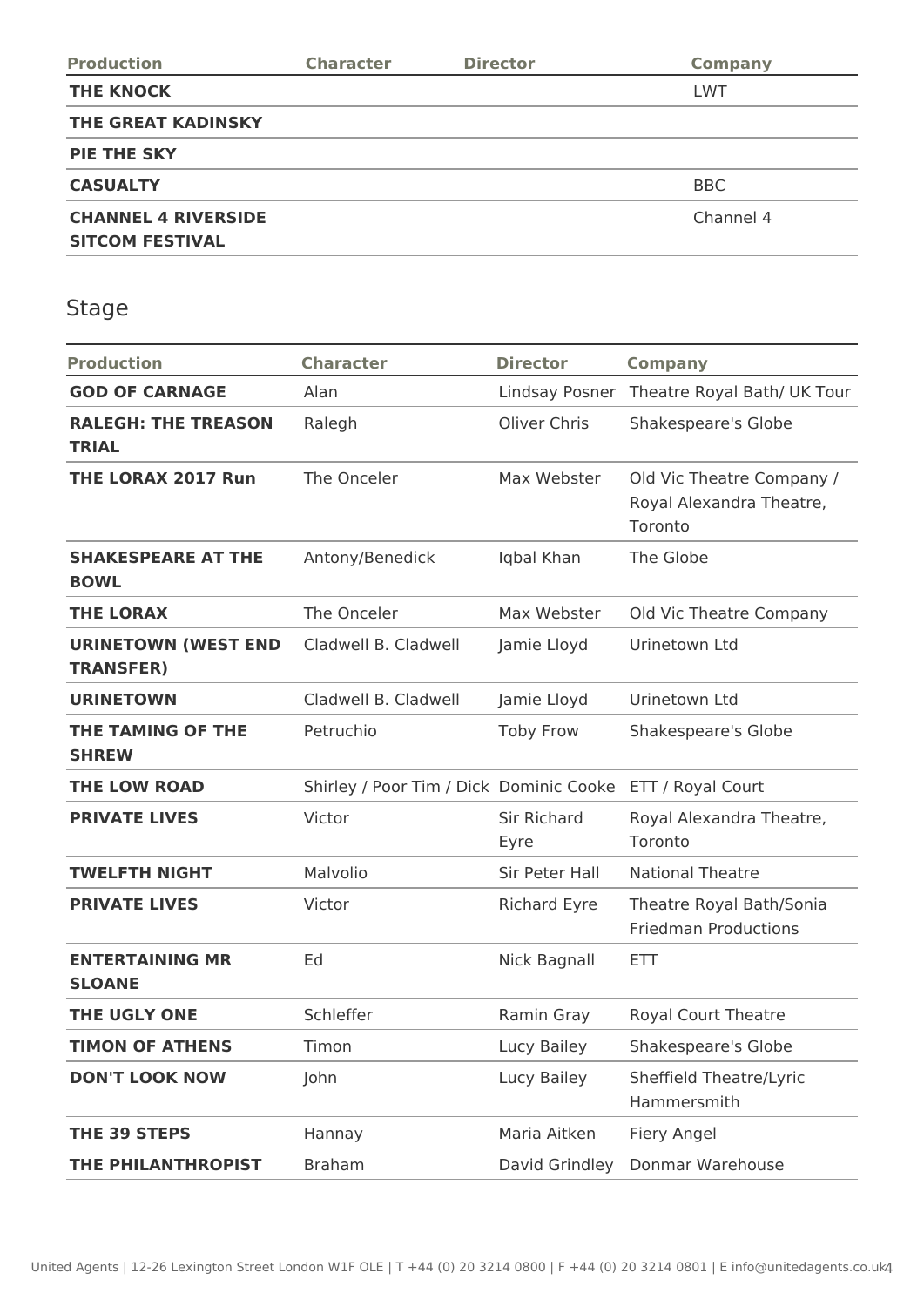| <b>Production</b>                       | <b>Character</b>                  | <b>Director</b>          | <b>Company</b>                    |
|-----------------------------------------|-----------------------------------|--------------------------|-----------------------------------|
| <b>CYMBELINE</b>                        | lachimo                           | Rachel<br>Kavanaugh      | Regent's Park Open Air<br>Theatre |
| <b>TWELFTH NIGHT</b>                    | Feste                             | Timothy<br>Sheader       | Regent's Park Open Air<br>Theatre |
| <b>ANYTHING GOES</b>                    | Lord Evelyn Oakley                | <b>Trevor Nunn</b>       | Theatre Royal Drury Lane          |
| <b>LOVE'S LABOUR'S LOST</b>             | King of Navarre                   | <b>Trevor Nunn</b>       | <b>National Theatre</b>           |
| <b>ANYTHING GOES</b>                    | Lord Evelyn Oakley                | <b>Trevor Nunn</b>       | <b>National Theatre</b>           |
| THE COAST OF UTOPIA                     | Nicholas Ogarev                   | <b>Trevor Nunn</b>       | <b>National Theatre</b>           |
| <b>HAMLET</b>                           | Horatio - also covering<br>Hamlet | John Caird               | <b>National Theatre</b>           |
| <b>ALBERT SPEER</b>                     |                                   |                          | <b>National Theatre</b>           |
| <b>CANDIDE</b>                          | Maximilian                        | John Caird               | <b>National Theatre</b>           |
| <b>TROILUS &amp; CRESSIDA</b>           | Ajax                              | <b>Trevor Nunn</b>       | <b>National Theatre</b>           |
| <b>MONEY</b>                            | Sir Frederick Blount              | John Caird               | <b>National Theatre</b>           |
| <b>OH WHAT A LOVELY WAR</b>             | Henry Wilson                      | Fiona Laird              | <b>National Theatre</b>           |
| <b>MEASURE FOR MEASURE</b>              | Angelo                            | the company              | <b>ACTER</b>                      |
| <b>BY JEEVES</b>                        | Gussie Fink-Nottle                | Alan Ayckbourn Lyric     |                                   |
| <b>ROMEO &amp; JULIET</b>               | Mercutio                          | Stephen Hirst            | Scarboro'                         |
| <b>OCTOBER SONG</b>                     | Eamonn                            | Natasha<br>Betteridge    | Orange Tree                       |
| <b>GOOD WOMAN OF</b><br><b>SETZUAN</b>  | Yang Sun                          | Sam Walters              | Orange Tree                       |
| <b>LOVE OFF THE SHELF</b>               | Jose                              | Alan Ayckbourn Scarboro' |                                   |
| <b>VENOM</b>                            | Count Otto                        | Phil Wilmott             | Drill Hall                        |
| <b>OEDIPUS REX</b>                      | Solo Chorus                       | Clare Venables Citizens' |                                   |
| <b>2ND MRS TANQUERAY</b>                | Capt. Hugh Ardale                 | Philip Prowse            | Citizens'                         |
| <b>THE CRUCIBLE</b>                     | Cheever                           | Robert<br>Delamere       | Sheffield                         |
| <b>BARBER OF SEVILLE</b>                | Don Basilio                       | Andrew Manley Harrogate  |                                   |
| <b>BLOOD BROTHERS</b>                   | Mickey                            | Foz Allan                | <b>Bristol</b>                    |
| <b>WOMAN OF NO</b><br><b>IMPORTANCE</b> | Lord Alfred                       | Philip Prowse            | <b>RSC</b>                        |

# Radio

| <b>Production</b>            | <b>Character</b>          | <b>Director</b> | <b>Company</b> |
|------------------------------|---------------------------|-----------------|----------------|
| <b>BBC CONCERT ORCHESTRA</b> | Hector Berlioz<br>Reading | Neil Varley     | BBC Radio 3    |